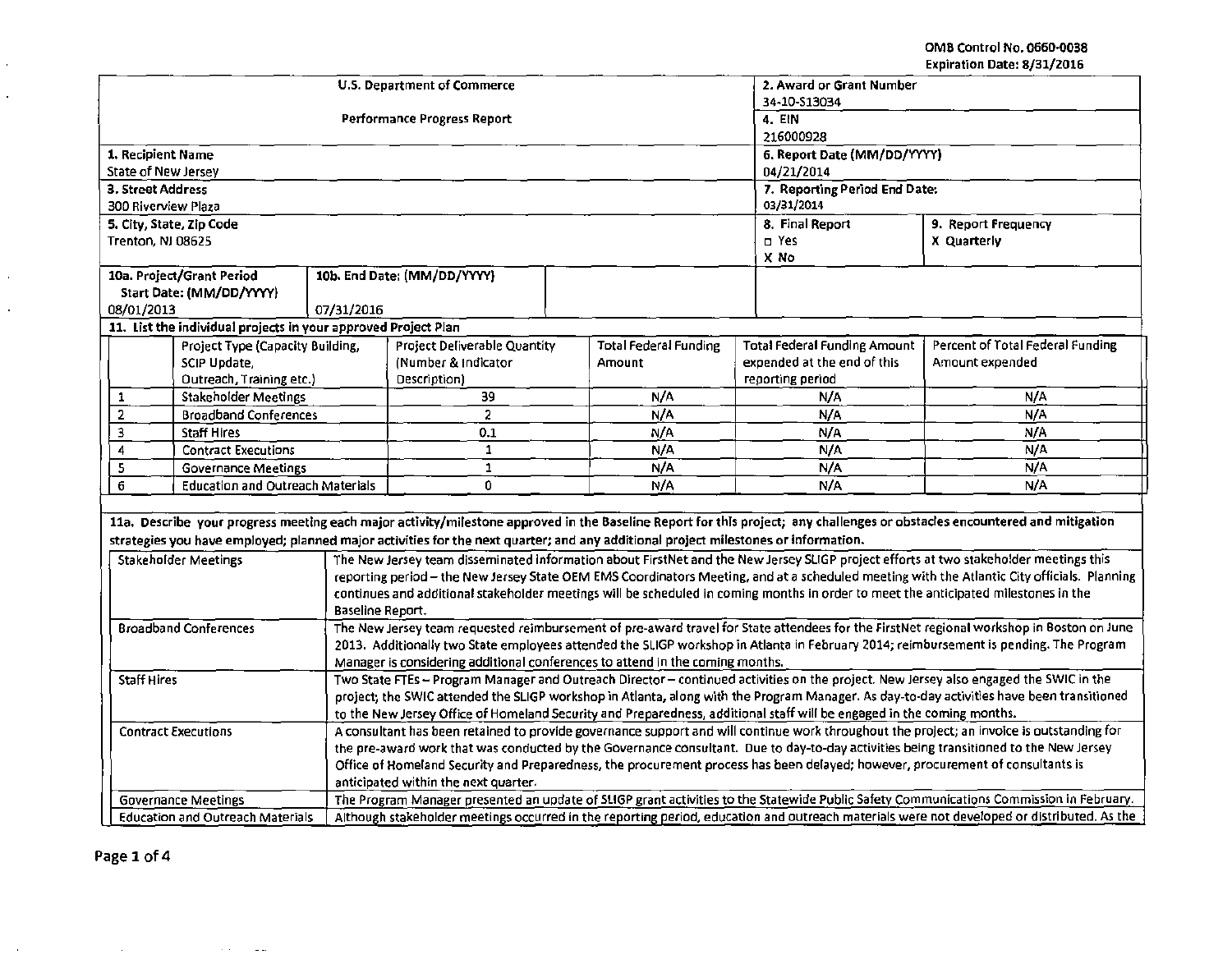$\mathcal{A}^{\mathcal{A}}_{\mathcal{A}}$  and  $\mathcal{A}^{\mathcal{A}}_{\mathcal{A}}$  are the contributions of  $\mathcal{A}^{\mathcal{A}}_{\mathcal{A}}$ 

|                                                                                                                                                                                                                                                                                                                                                                                                                                                                                                                                                                                                                                                                                                                                                                                                                                                                                                                                                                                                                                                                                                                                                                                                                                                                                                                                                                                                                                                                                                                                                                                                                                                                                                                                                                                                                                                                                                                                                                                                                                                                                                                                                                                                                           |        | stakeholder meetings have begun to occur, New Jersey anticipates that materials will be prepared for distribution. |                       |  |  |  |  |
|---------------------------------------------------------------------------------------------------------------------------------------------------------------------------------------------------------------------------------------------------------------------------------------------------------------------------------------------------------------------------------------------------------------------------------------------------------------------------------------------------------------------------------------------------------------------------------------------------------------------------------------------------------------------------------------------------------------------------------------------------------------------------------------------------------------------------------------------------------------------------------------------------------------------------------------------------------------------------------------------------------------------------------------------------------------------------------------------------------------------------------------------------------------------------------------------------------------------------------------------------------------------------------------------------------------------------------------------------------------------------------------------------------------------------------------------------------------------------------------------------------------------------------------------------------------------------------------------------------------------------------------------------------------------------------------------------------------------------------------------------------------------------------------------------------------------------------------------------------------------------------------------------------------------------------------------------------------------------------------------------------------------------------------------------------------------------------------------------------------------------------------------------------------------------------------------------------------------------|--------|--------------------------------------------------------------------------------------------------------------------|-----------------------|--|--|--|--|
| <b>Other Activities</b><br>The day-to-day activities of New Jersey's SLIGP project are being transitioned to the New Jersey Office of Homeland Security and                                                                                                                                                                                                                                                                                                                                                                                                                                                                                                                                                                                                                                                                                                                                                                                                                                                                                                                                                                                                                                                                                                                                                                                                                                                                                                                                                                                                                                                                                                                                                                                                                                                                                                                                                                                                                                                                                                                                                                                                                                                               |        |                                                                                                                    |                       |  |  |  |  |
| Preparedness. Therefore, activities planned for this quarter and next quarter have been delayed until the transition is complete.                                                                                                                                                                                                                                                                                                                                                                                                                                                                                                                                                                                                                                                                                                                                                                                                                                                                                                                                                                                                                                                                                                                                                                                                                                                                                                                                                                                                                                                                                                                                                                                                                                                                                                                                                                                                                                                                                                                                                                                                                                                                                         |        |                                                                                                                    |                       |  |  |  |  |
| 11b. If the project team anticipates requesting any changes to the approved Baseline Report in the next quarter, describe those below. Note that any substantive changes to the<br>Baseline Report must be approved by the Department of Commerce before implementation.<br>The day-to-day activities of New Jersey's SLIGP project are being transitioned to the New Jersey Office of Homeland Security and Preparedness. Therefore, activities planned for this<br>quarter and next quarter have been delayed until the transition is complete.<br>We anticipated attending 4 governance meetings in the current reporting period and 4 in the next quarter. Due to the day-to-day activities being transitioned to the New Jersey<br>Office of Homeland Security & Preparedness, the team has not been procured and the Program Manager has been unable to attend as many governance meetings as anticipated.<br>Additionally, due to delays in procuring consultant support for outreach and project management, we have not been able to meet with as many stakeholders as previously indicated.<br>New Jersey anticipates procurement of all consultants by the end of next quarter. As no stakeholder meetings were held in the current reporting period, education and outreach<br>materials were not developed or distributed. New Jersey anticipates that educational outreach meetings will begin in March upon procurement of consultant support.<br>We anticipated the continuation of educational and outreach activities in this quarter, with a significant increase from last quarter; however, due to delays in procurement of<br>consultant support, limited activities were conducted in the current reporting period. No funds were expended towards the project except for activities conducted by the Program<br>Manager, Outreach Director, and travel for State employees to attend NTIA/FirstNet workshops.<br>11c. Provide any other information that would be useful to NTIA as it assesses this project's progress.<br>The team is being developed and discussing major milestones for future quarters. Once the project team is fully staffed, the project will begin to progress smoothly. |        |                                                                                                                    |                       |  |  |  |  |
| 11d. Describe any success stories or best practices you have identified. Please be as specific as possible.<br>As the project is not fully staffed, New Jersey has no success stories or best practices to share this quarter.                                                                                                                                                                                                                                                                                                                                                                                                                                                                                                                                                                                                                                                                                                                                                                                                                                                                                                                                                                                                                                                                                                                                                                                                                                                                                                                                                                                                                                                                                                                                                                                                                                                                                                                                                                                                                                                                                                                                                                                            |        |                                                                                                                    |                       |  |  |  |  |
| 12. Personnel                                                                                                                                                                                                                                                                                                                                                                                                                                                                                                                                                                                                                                                                                                                                                                                                                                                                                                                                                                                                                                                                                                                                                                                                                                                                                                                                                                                                                                                                                                                                                                                                                                                                                                                                                                                                                                                                                                                                                                                                                                                                                                                                                                                                             |        |                                                                                                                    |                       |  |  |  |  |
| 12a. If the project is not fully staffed, describe how any lack of staffing may impact the project's time line and when the project will be fully staffed.<br>The project is not fully staffed, but we anticipate hiring all staff by Q5, which as projected in our Baseline/Expenditure Plan. We don't anticipate any changes to the project's<br>timeline. The governance body members and key stakeholder staff have not been engaged on the project, but will start billing work on the project in the next quarter.<br>12b. Staffing Table                                                                                                                                                                                                                                                                                                                                                                                                                                                                                                                                                                                                                                                                                                                                                                                                                                                                                                                                                                                                                                                                                                                                                                                                                                                                                                                                                                                                                                                                                                                                                                                                                                                                           |        |                                                                                                                    |                       |  |  |  |  |
| Job Title                                                                                                                                                                                                                                                                                                                                                                                                                                                                                                                                                                                                                                                                                                                                                                                                                                                                                                                                                                                                                                                                                                                                                                                                                                                                                                                                                                                                                                                                                                                                                                                                                                                                                                                                                                                                                                                                                                                                                                                                                                                                                                                                                                                                                 | FTE %  | <b>Project(s) Assigned</b>                                                                                         | Change                |  |  |  |  |
| Program Manager                                                                                                                                                                                                                                                                                                                                                                                                                                                                                                                                                                                                                                                                                                                                                                                                                                                                                                                                                                                                                                                                                                                                                                                                                                                                                                                                                                                                                                                                                                                                                                                                                                                                                                                                                                                                                                                                                                                                                                                                                                                                                                                                                                                                           | 33.    | Programmatic direction for all Public Safety broadband projects and Point of Contact<br>for FirstNet/SLIGP         | No change             |  |  |  |  |
| Outreach Director                                                                                                                                                                                                                                                                                                                                                                                                                                                                                                                                                                                                                                                                                                                                                                                                                                                                                                                                                                                                                                                                                                                                                                                                                                                                                                                                                                                                                                                                                                                                                                                                                                                                                                                                                                                                                                                                                                                                                                                                                                                                                                                                                                                                         | 36.592 | Directs all NJ OIT outreach, including SLIGP                                                                       | No change             |  |  |  |  |
| <b>SWIC</b>                                                                                                                                                                                                                                                                                                                                                                                                                                                                                                                                                                                                                                                                                                                                                                                                                                                                                                                                                                                                                                                                                                                                                                                                                                                                                                                                                                                                                                                                                                                                                                                                                                                                                                                                                                                                                                                                                                                                                                                                                                                                                                                                                                                                               | 10     | Statutory point for NJ Interoperability plan and public safety communications                                      | Started work on SLIGP |  |  |  |  |

 $\sim 10^{-1}$ 

 $\mathcal{L}(\mathcal{L}(\mathcal{L}))$  and  $\mathcal{L}(\mathcal{L}(\mathcal{L}))$  and  $\mathcal{L}(\mathcal{L}(\mathcal{L}))$  . Then

Page 2 of 4

 $\mathcal{A}$  and  $\mathcal{A}=\mathcal{A}$  .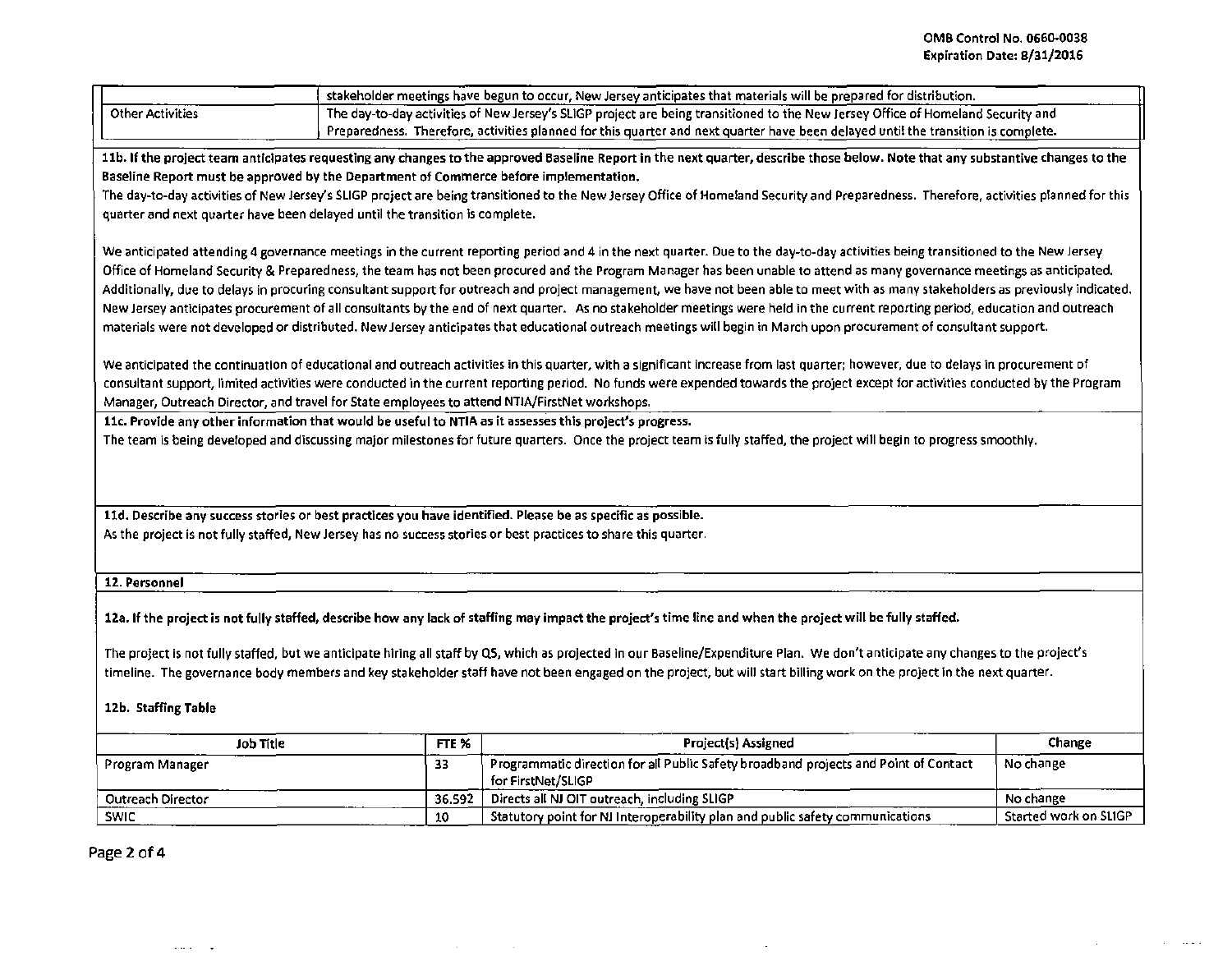| Add Row<br>Remove Row                                                                                                                                                                           |                                                                                            |                              |                                                                             |                            |                               |                   |                                         |                                               |                                                 |                                 |
|-------------------------------------------------------------------------------------------------------------------------------------------------------------------------------------------------|--------------------------------------------------------------------------------------------|------------------------------|-----------------------------------------------------------------------------|----------------------------|-------------------------------|-------------------|-----------------------------------------|-----------------------------------------------|-------------------------------------------------|---------------------------------|
| 13. Subcontracts (Vendors and/or Subrecipients)                                                                                                                                                 |                                                                                            |                              |                                                                             |                            |                               |                   |                                         |                                               |                                                 |                                 |
| 13a. Subcontracts Table - Include all subcontractors. The totals from this table must equal the "Subcontracts Total" in Question 14f.                                                           |                                                                                            |                              |                                                                             |                            |                               |                   |                                         |                                               |                                                 |                                 |
| Name                                                                                                                                                                                            | <b>Subcontract Purpose</b>                                                                 |                              | Type<br>(Vendor/Subrec.)                                                    | RFP/RFQ<br>Issued<br>(Y/N) | Contract<br>Executed<br>(Y/N) | <b>Start Date</b> | <b>End Date</b>                         | Total<br>Federal<br><b>Funds</b><br>Allocated | <b>Total Matching</b><br><b>Funds Allocated</b> | Project and % Assigned          |
| T8D                                                                                                                                                                                             | Project Management,<br>Administrative<br>support, and Finance<br>& Compliance<br>Oversight |                              | Vendor                                                                      | Y                          | N                             | TBD.              | 7/31/2016                               | \$1,040,220                                   | \$O                                             | N/A                             |
| Ken Boley,<br>Computer Aid<br>Inc.                                                                                                                                                              | Governance support                                                                         |                              | Vendor                                                                      | Y                          | Y                             | 8/31/2013         | 7/31/2016                               | \$300,000                                     | \$0                                             | N/A                             |
| <b>TBD</b>                                                                                                                                                                                      | <b>Broadband SME</b>                                                                       |                              | Vendor                                                                      | Y                          | N.                            | $\overline{18D}$  | 7/31/2016                               | \$300,150                                     | $\overline{50}$                                 | N/A                             |
| <b>TBD</b>                                                                                                                                                                                      | Outreach specialist                                                                        |                              | Vendor                                                                      | Y                          | N                             | T8D               | 7/31/2016                               | \$540,000                                     | \$0                                             | N/A                             |
| Add Row<br>Remove Row                                                                                                                                                                           |                                                                                            |                              |                                                                             |                            |                               |                   |                                         |                                               |                                                 |                                 |
|                                                                                                                                                                                                 |                                                                                            |                              | 13b. Describe any challenges encountered with vendors and/or subrecipients. |                            |                               |                   |                                         |                                               |                                                 |                                 |
| None at this time. We started working on RFP development this quarter and will finalize details next quarter.                                                                                   |                                                                                            |                              |                                                                             |                            |                               |                   |                                         |                                               |                                                 |                                 |
| 14. Budget Worksheet                                                                                                                                                                            |                                                                                            |                              |                                                                             |                            |                               |                   |                                         |                                               |                                                 |                                 |
| Columns 2, 3 and 4 must match your current project budget for the entire award, which is the SF-424A on file.<br>Only list matching funds that the Department of Commerce has already approved. |                                                                                            |                              |                                                                             |                            |                               |                   |                                         |                                               |                                                 |                                 |
| Project Budget Element (1)                                                                                                                                                                      |                                                                                            | <b>Federal Funds</b>         | <b>Approved Matching</b>                                                    |                            | <b>Total Budget</b>           |                   | <b>Federal Funds</b>                    | <b>Approved Matching Funds</b>                |                                                 | <b>Total Funds Expended (7)</b> |
|                                                                                                                                                                                                 |                                                                                            | Awarded (2)                  | Funds (3)                                                                   |                            | (4)                           |                   | Expended (5)                            | Expended (6)                                  |                                                 |                                 |
| a. Personnel Salaries<br>b. Personnel Fringe Benefits                                                                                                                                           |                                                                                            | \$100,923<br>$\overline{50}$ |                                                                             | \$435,131<br>\$181,634     | \$536,054<br>\$181,634        |                   | \$0<br>$\overline{\boldsymbol{\omega}}$ | \$5,981<br>53,035                             |                                                 | \$5,981<br>\$3,035              |
| c. Travel                                                                                                                                                                                       |                                                                                            | \$51,120                     |                                                                             | \$0                        | \$51,120                      |                   | \$2,159                                 | \$0                                           |                                                 | \$2,159                         |
| d. Equipment                                                                                                                                                                                    |                                                                                            | \$0                          |                                                                             | \$0                        | 50                            |                   | \$0                                     | $\overline{\xi}0$                             |                                                 | \$0                             |
| e. Materials/Supplies                                                                                                                                                                           |                                                                                            | \$8,038                      |                                                                             | \$0                        | \$8,038                       |                   | \$0                                     | $\overline{\$0}$                              |                                                 | \$0                             |
| f. Subcontracts Total                                                                                                                                                                           |                                                                                            | \$2,514,197                  |                                                                             | \$0                        | \$2,514,197                   |                   | \$1,219                                 | $\overline{\mathsf{S}}$ 0                     |                                                 | 51,219                          |

Page 3 of 4